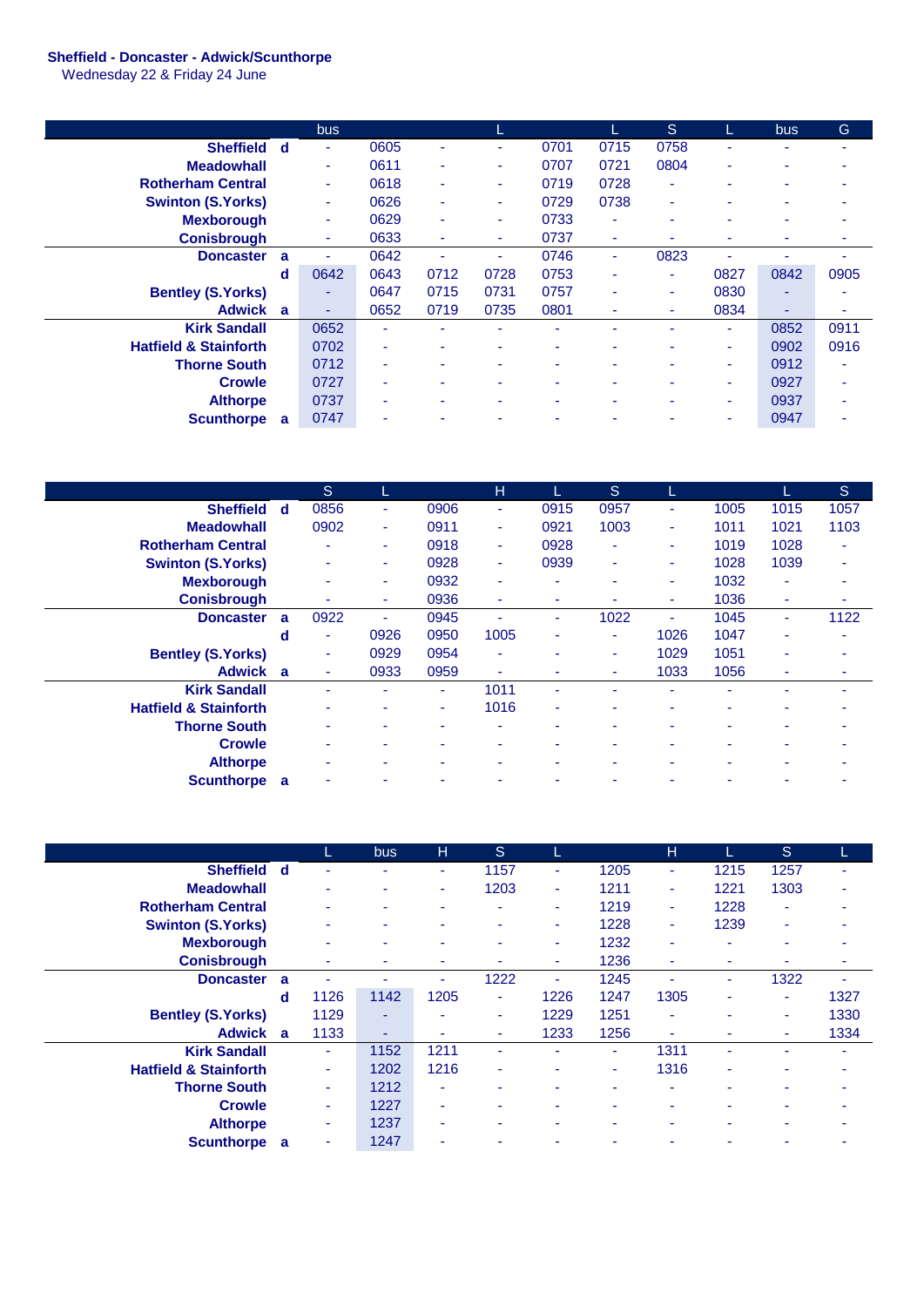|                                  |              | <b>bus</b> |                          | L.   | S    | L    | н              | S    |        | bus  |      |
|----------------------------------|--------------|------------|--------------------------|------|------|------|----------------|------|--------|------|------|
| <b>Sheffield</b>                 | - d          | ٠          | 1305                     | 1315 | 1357 | ٠    | ٠              | 1457 |        | ٠    | 1505 |
| <b>Meadowhall</b>                |              | ٠          | 1311                     | 1321 | 1403 | ٠    | ٠              | 1503 | ۰      | ٠    | 1511 |
| <b>Rotherham Central</b>         |              | ۰          | 1319                     | 1328 | ٠    | ٠    | ۰              |      | ۰      | ٠    | 1519 |
| <b>Swinton (S.Yorks)</b>         |              | ۰          | 1328                     | 1339 | ٠    | ٠    | ۰              |      |        | ۰    | 1528 |
| <b>Mexborough</b>                |              | ۰          | 1332                     | ٠    | ٠    | ٠    | ٠              |      |        | ۰    | 1532 |
| <b>Conisbrough</b>               |              | ۰          | 1336                     | ٠    | ٠    | ٠    | ۰              |      |        | ۰    | 1536 |
| <b>Doncaster</b>                 | $\mathbf{a}$ | ٠          | 1345                     | ٠    | 1422 | ٠    | ٠              | 1522 |        | ٠    | 1545 |
|                                  | d            | 1342       | 1347                     | ٠    | ٠    | 1426 | 1505           | ٠    | 1526   | 1542 | 1547 |
| <b>Bentley (S.Yorks)</b>         |              | ۰          | 1351                     | ٠    | ٠    | 1429 | $\blacksquare$ | ٠    | 1529   | ٠    | 1551 |
| Adwick a                         |              | ٠          | 1356                     | ٠    | ٠    | 1433 | ٠              |      | 1533   | ٠    | 1556 |
| <b>Kirk Sandall</b>              |              | 1352       | ۰                        | ۰    | ۰    | ٠    | 1511           | ٠    | $\sim$ | 1552 | ٠    |
| <b>Hatfield &amp; Stainforth</b> |              | 1402       | ٠                        | -    | ٠    | ٠    | 1516           |      | ۰.     | 1602 | ۰    |
| <b>Thorne South</b>              |              | 1412       | ٠                        | ٠    | ٠    | ٠    | ٠              | -    | ۰.     | 1612 |      |
| <b>Crowle</b>                    |              | 1427       | $\overline{\phantom{a}}$ | ۰    | ٠    | ٠    | ۰              |      | ٠      | 1627 |      |
| <b>Althorpe</b>                  |              | 1437       | ٠                        | ۰    | ٠    | ٠    | ٠              |      | ۰      | 1637 |      |
| <b>Scunthorpe</b>                | <b>a</b>     | 1447       |                          |      |      |      |                |      |        | 1647 |      |

|                                  |          | н                        |      | S.   |                          |      | L    |                          | <sub>S</sub>             | <b>bus</b> | н    |
|----------------------------------|----------|--------------------------|------|------|--------------------------|------|------|--------------------------|--------------------------|------------|------|
| <b>Sheffield</b>                 | d        | ٠                        | 1515 | 1557 | ÷                        | 1605 | ٠    | 1615                     | 1657                     | ۰          | ۰    |
| <b>Meadowhall</b>                |          | ٠                        | 1521 | 1603 | $\blacksquare$           | 1611 | ٠    | 1621                     | 1705                     | ٠          |      |
| <b>Rotherham Central</b>         |          | ٠                        | 1528 | ٠    | ٠                        | 1619 | ٠    | 1628                     | ٠                        |            |      |
| <b>Swinton (S.Yorks)</b>         |          | ٠                        | 1539 | ٠    | ٠                        | 1628 | ٠    | 1639                     | ۰                        |            |      |
| <b>Mexborough</b>                |          | $\sim$                   | ٠    | ۰    | ٠                        | 1632 | ٠    | $\overline{\phantom{a}}$ | $\overline{\phantom{a}}$ | ٠          |      |
| <b>Conisbrough</b>               |          | $\overline{\phantom{a}}$ | ٠    | ۰    | ٠                        | 1636 | ٠    | $\blacksquare$           |                          | ٠          |      |
| <b>Doncaster</b>                 | a        |                          | ۰    | 1622 | ٠                        | 1645 | ۰    | ٠                        | 1724                     |            | -    |
|                                  | d        | 1606                     | ٠    | ٠    | 1627                     | 1647 | 1724 | $\overline{\phantom{a}}$ | ٠                        | 1742       | 1805 |
| <b>Bentley (S.Yorks)</b>         |          | $\sim$                   |      | ٠    | 1630                     | 1651 | 1728 | ٠                        | $\overline{\phantom{a}}$ | ۰          |      |
| <b>Adwick</b>                    | <b>a</b> | ٠                        | ۰    | ۰.   | 1634                     | 1656 | 1731 | ٠                        | ٠                        | ۰          |      |
| <b>Kirk Sandall</b>              |          | 1612                     | ٠    | ۰    |                          | ٠    | ۰    |                          | ۰                        | 1752       | 1811 |
| <b>Hatfield &amp; Stainforth</b> |          | 1617                     | ۰    | ۰    | ۰                        | ٠    | ٠    |                          | ۰.                       | 1802       | 1816 |
| <b>Thorne South</b>              |          | $\overline{\phantom{a}}$ |      | -    | ۰                        |      | ۰    |                          | ٠                        | 1812       | ۰    |
| <b>Crowle</b>                    |          | $\overline{\phantom{a}}$ |      | ۰    | $\overline{\phantom{a}}$ | ۰    | ۰    |                          | ۰                        | 1827       | ۰    |
| <b>Althorpe</b>                  |          |                          |      | ۰    | ۰                        | ٠    | ۰    |                          | ۰.                       | 1837       |      |
| <b>Scunthorpe</b>                | a        |                          |      |      |                          |      |      |                          |                          | 1847       |      |

|                                  |     | L.   | S    | L.   |      | G                        |      | н              | L.   | <b>bus</b> |      |
|----------------------------------|-----|------|------|------|------|--------------------------|------|----------------|------|------------|------|
| <b>Sheffield</b>                 | - d | 1715 | 1757 | ٠    | 1805 | ٠                        | 1815 | 1857           | ٠    | ÷          | 1905 |
| <b>Meadowhall</b>                |     | 1721 | 1803 | ٠    | 1811 | ٠                        | 1821 | 1903           | ۰    | ٠          | 1913 |
| <b>Rotherham Central</b>         |     | 1728 | ٠    | ۰    | 1818 | ٠                        | 1828 | ٠              |      | ٠          | 1920 |
| <b>Swinton (S.Yorks)</b>         |     | 1739 | ٠    | ۰    | 1829 | $\blacksquare$           | 1840 | ٠              |      | ٠          | 1929 |
| <b>Mexborough</b>                |     |      | ٠    | ۰    | 1833 | ٠                        | ۰    | $\blacksquare$ |      | ٠          | 1932 |
| <b>Conisbrough</b>               |     | ۰    | ۰    | ۰    | 1837 | ۰                        | ۰    | ٠              |      | ۰          | 1936 |
| <b>Doncaster</b>                 | a   |      | 1824 | ٠    | 1846 | ٠                        | ٠    | 1922           |      |            | 1945 |
|                                  | d   | ۰    | ٠    | 1828 | 1848 | 1905                     | ۰    | ٠              | 1928 | 1942       | 1954 |
| <b>Bentley (S.Yorks)</b>         |     |      | ۰    | 1831 | 1852 | ٠                        | ۰    | ٠              | 1931 | ۰          | 1958 |
| Adwick a                         |     | ۰    | ۰    | 1835 | 1857 | ٠                        | ۰    | ۰              | 1935 | ٠          | 2003 |
| <b>Kirk Sandall</b>              |     |      |      |      | ٠    | 1911                     | ۰    |                | ۰.   | 1952       |      |
| <b>Hatfield &amp; Stainforth</b> |     |      |      |      | ٠    | 1916                     | ۰    |                | ۰    | 2002       |      |
| <b>Thorne South</b>              |     |      |      |      | ٠    | ٠                        | ۰    |                | ۰.   | 2012       |      |
| <b>Crowle</b>                    |     |      |      |      |      | $\overline{\phantom{a}}$ | ۰    |                |      | 2027       |      |
| <b>Althorpe</b>                  |     |      | ۰    |      | ٠    | ۰                        | ٠    | <b>.</b>       | ٠    | 2037       |      |
| <b>Scunthorpe</b>                | a   |      |      |      | ۰    | ۰                        | ۰    |                |      | 2047       |      |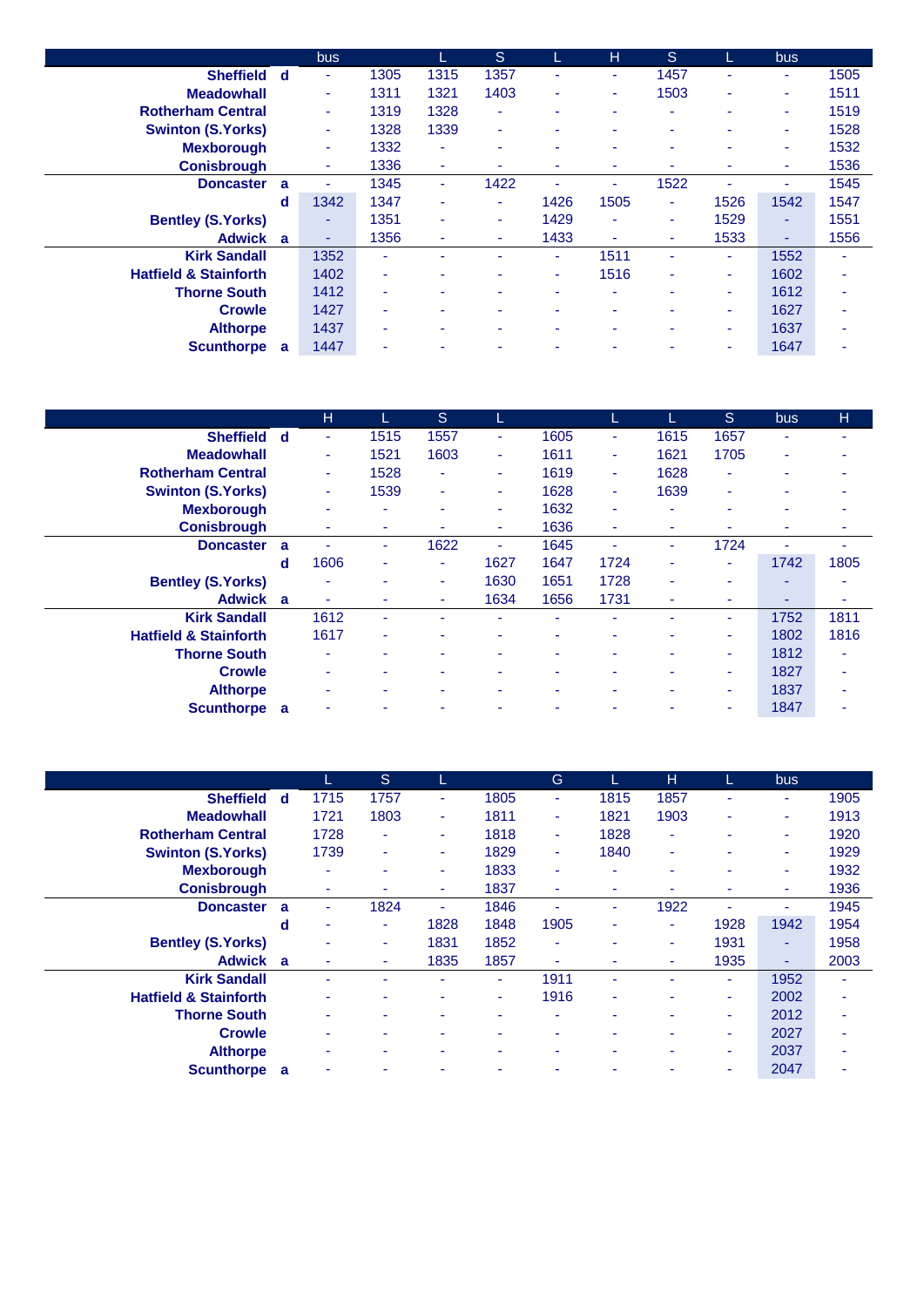|                                  |   |      | н    |                          | G    | L              | н    |      |      | <b>bus</b> |      |
|----------------------------------|---|------|------|--------------------------|------|----------------|------|------|------|------------|------|
| Sheffield d                      |   | 1915 | 1957 | ٠                        | ٠    | 2015           | 2056 | ۰.   | 2105 | ٠          | 2115 |
| <b>Meadowhall</b>                |   | 1921 | 2003 | ۰                        | ٠    | 2022           | 2102 | ٠    | 2111 | ٠          | 2121 |
| <b>Rotherham Central</b>         |   | 1928 | ٠    | ٠                        | ٠    | 2029           | ٠    | ٠    | 2119 | ٠          | 2128 |
| <b>Swinton (S.Yorks)</b>         |   | 1940 | ÷    |                          | ٠    | 2040           | ۰    | ۰    | 2129 | ٠          | 2139 |
| <b>Mexborough</b>                |   | ۰    | ۰    |                          | ٠    | $\blacksquare$ | ۰    | ۰    | 2134 | ۰          |      |
| <b>Conisbrough</b>               |   |      | ٠    | ۰                        |      | ۰              | ٠    | ۰    | 2139 | ٠          |      |
| <b>Doncaster</b>                 | a |      | 2022 | ٠                        |      | ٠              | 2121 | ٠    | 2151 | ۰          |      |
|                                  | d | -    | ٠    | 2028                     | 2105 | ۰              | ٠    | 2128 | 2153 | 2154       |      |
| <b>Bentley (S.Yorks)</b>         |   |      | ۰.   | 2031                     | ۰    | ٠              | ٠    | 2131 | 2156 | ٠          |      |
| Adwick a                         |   |      | ٠    | 2035                     | ٠    |                | ۰    | 2135 | 2201 | ۰          |      |
| <b>Kirk Sandall</b>              |   |      |      | ٠                        | 2111 | ٠              |      |      | ٠    | 2204       |      |
| <b>Hatfield &amp; Stainforth</b> |   |      | ۰    | ٠                        | 2116 | $\blacksquare$ | ٠    |      | ۰.   | 2214       |      |
| <b>Thorne South</b>              |   |      | ۰    | $\overline{\phantom{0}}$ | ٠    | ۰              | ٠    | ۰    | ۰.   | 2224       |      |
| <b>Crowle</b>                    |   |      | ۰    | ۰                        | ٠    | ۰              | ۰    |      | ۰.   | 2239       |      |
| <b>Althorpe</b>                  |   |      | ۰    |                          | ۰    | ۰              | ٠    |      | ۰    | 2249       |      |
| Scunthorpe a                     |   |      |      |                          |      |                |      |      |      | 2259       |      |

|                                  |   | н    |      |      | G    |                |      | н    |      | L.                       |
|----------------------------------|---|------|------|------|------|----------------|------|------|------|--------------------------|
| <b>Sheffield</b>                 | d | 2157 | ٠    | 2207 | ۰    | ۰              | 2215 | 2300 | 2305 | 2315                     |
| <b>Meadowhall</b>                |   | 2203 | ٠    | 2213 | ۰    | ۰              | 2221 | 2306 | 2311 | 2321                     |
| <b>Rotherham Central</b>         |   |      | ٠    | 2219 | ۰    | ٠              | 2228 | ٠    | 2318 | 2328                     |
| <b>Swinton (S.Yorks)</b>         |   | ۰    | ۰    | 2229 | ۰    | ٠              | 2237 | ٠    | 2327 | 2336                     |
| <b>Mexborough</b>                |   |      |      | 2233 | ٠    | $\blacksquare$ | ۰    | ۰    | 2330 | $\overline{\phantom{a}}$ |
| <b>Conisbrough</b>               |   | ٠    | ۰    | 2237 | ٠    | ۰              | ۰    | ۰    | 2334 | ٠                        |
| <b>Doncaster</b>                 | a | 2222 |      | 2246 |      |                |      | 2325 | 2343 |                          |
|                                  | d | ٠    | 2232 | 2247 | 2316 | 2322           |      |      | ٠    |                          |
| <b>Bentley (S.Yorks)</b>         |   | ۰    | 2235 | 2251 | ۰    | 2325           | ۰    |      |      |                          |
| Adwick a                         |   | ٠    | 2239 | 2255 | ٠    | 2329           | ۰    | -    |      |                          |
| <b>Kirk Sandall</b>              |   | ۰    |      | ٠    | 2322 | ٠              |      |      |      |                          |
| <b>Hatfield &amp; Stainforth</b> |   | ۰    |      | ٠    | 2327 | ۰              | ۰    | ۰    |      |                          |
| <b>Thorne South</b>              |   |      |      | ۰    | ٠    | ۰              |      |      |      |                          |
| <b>Crowle</b>                    |   | ۰    |      | ۰    | ۰    | ۰              |      |      |      |                          |
| <b>Althorpe</b>                  |   |      |      | ۰    | ۰    | ۰              |      |      |      |                          |
| <b>Scunthorpe</b>                | a | ۰    |      | ۰    |      |                |      |      |      |                          |

G To Goole. H To Hull. L To Leeds. S To Scarborough.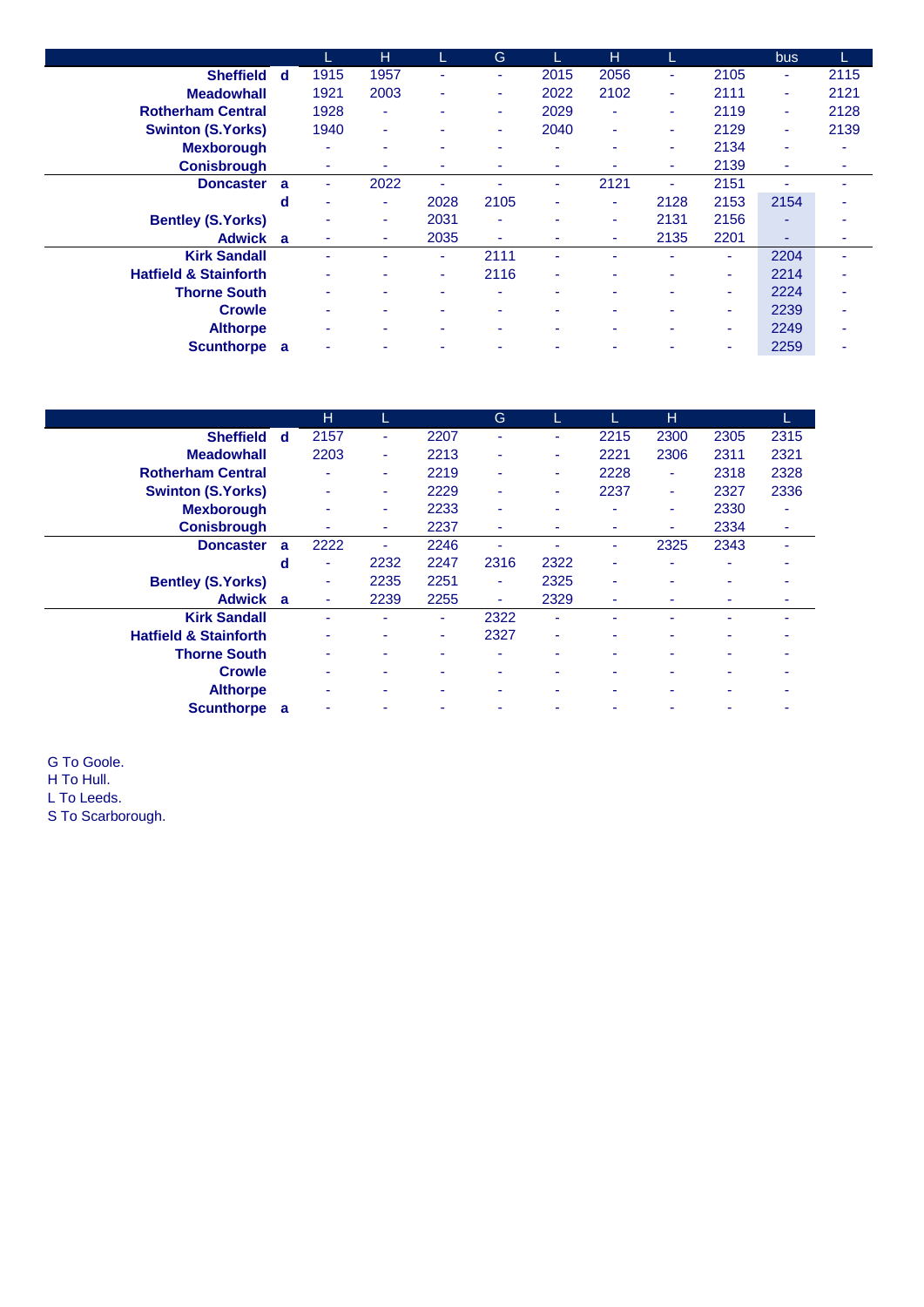## **Scunthorpe/Adwick - Doncaster - Sheffield**

Wednesday 22 & Friday 24 June

|                                  |              |      |      |      |                          |      |      |                | <b>bus</b> |      |      |
|----------------------------------|--------------|------|------|------|--------------------------|------|------|----------------|------------|------|------|
| Scunthorpe d                     |              |      |      |      |                          |      |      |                | 0752       |      |      |
| <b>Althorpe</b>                  |              |      |      |      |                          |      |      | ٠              | 0802       |      |      |
| <b>Crowle</b>                    |              |      |      | -    | $\overline{\phantom{a}}$ | ۰    | ۰    | ۰              | 0812       |      |      |
| <b>Thorne South</b>              |              |      |      | ٠    |                          | ۰    | ٠    | ۰              | 0827       | ٠    |      |
| <b>Hatfield &amp; Stainforth</b> |              |      |      | ۰    | 0803                     | ۰    | ٠    | 0843           | 0841       |      |      |
| <b>Kirk Sandall</b>              |              |      |      | ٠    | 0808                     | ۰    | ٠    | 0847           | 0851       |      |      |
| Adwick d                         |              | 0716 | 0749 | 0756 | ٠                        | ٠    | 0821 | ٠              | ٠          | 0857 |      |
| <b>Bentley (S.Yorks)</b>         |              | 0720 | 0753 | 0800 | ۰                        | ۰    | 0825 | ٠              | -          | 0901 |      |
| <b>Doncaster</b>                 | $\mathbf{a}$ | 0725 | 0758 | 0807 | 0818                     | ٠    | 0830 | 0857           | 0905       | 0907 |      |
|                                  | d            | 0727 | 0800 | ٠    | 0822                     | ۰    | 0832 | ٠              |            |      | 0921 |
| <b>Conisbrough</b>               |              | 0734 | 0811 | ۰    |                          | ۰    | 0839 | $\blacksquare$ |            |      |      |
| <b>Mexborough</b>                |              | 0739 | 0815 | ۰    | $\overline{\phantom{a}}$ |      | 0844 | ٠              |            |      |      |
| <b>Swinton (S.Yorks)</b>         |              | 0742 | 0820 | ٠    | ٠                        | 0836 | 0847 | $\blacksquare$ |            |      |      |
| <b>Rotherham Central</b>         |              | 0756 | 0828 | ۰    | $\sim$                   | 0845 | 0857 | ٠              | ۰.         | ۰    |      |
| <b>Meadowhall</b>                |              | 0803 | 0834 | ٠    | 0840                     | 0851 | 0906 | ٠              |            | ٠    | 0941 |
| <b>Sheffield</b>                 | $\mathbf{a}$ | 0810 | 0845 | ۰    | 0848                     | 0901 | 0914 | $\blacksquare$ |            |      | 0949 |

|                                  |              |                          |      |      |        |      | bus  |                |                          |      |      |
|----------------------------------|--------------|--------------------------|------|------|--------|------|------|----------------|--------------------------|------|------|
| Scunthorpe d                     |              | $\overline{\phantom{a}}$ |      |      |        | ۰.   | 0952 |                |                          |      |      |
| <b>Althorpe</b>                  |              | $\overline{\phantom{a}}$ | ۰    | ۰    | ۰      | ۰.   | 1002 | ٠              | ۰                        | ٠    | -    |
| <b>Crowle</b>                    |              | $\overline{\phantom{a}}$ | ۰    | ۰    | ۰      | ۰    | 1012 | ٠              | ۰                        | ٠    |      |
| <b>Thorne South</b>              |              | ٠                        | -    | ۰    | ۰      | ٠    | 1027 | ٠              | $\overline{\phantom{0}}$ | ٠    |      |
| <b>Hatfield &amp; Stainforth</b> |              | ٠                        | 0943 | ٠    | ۰      | ٠    | 1041 | ٠              |                          | ٠    |      |
| <b>Kirk Sandall</b>              |              | ٠                        | 0947 | ۰    | ۰      | ٠    | 1051 | $\blacksquare$ |                          | ٠    | ٠    |
| <b>Adwick</b>                    | <sub>d</sub> | $\sim$                   | ٠    | 0957 | $\sim$ | 1024 | ٠    | 1056           |                          | ٠    | 1124 |
| <b>Bentley (S.Yorks)</b>         |              | $\overline{\phantom{a}}$ | ۰.   | 1001 | $\sim$ | 1028 | ٠    | 1100           | ٠                        | ٠    | 1128 |
| <b>Doncaster</b>                 | a            | $\sim$                   | 1000 | 1006 | $\sim$ | 1033 | 1105 | 1106           | ٠                        | ۰    | 1133 |
|                                  | d            | ٠                        | ۰    | ٠    | 1021   | 1035 | ٠    | ٠              | 1115                     | ٠    | 1135 |
| <b>Conisbrough</b>               |              | $\overline{\phantom{a}}$ |      | ٠    | ٠      | 1042 | ۰    |                |                          | ٠    | 1142 |
| <b>Mexborough</b>                |              | $\overline{\phantom{a}}$ | ٠    |      | ٠      | 1047 | ٠    |                |                          | ۰    | 1147 |
| <b>Swinton (S.Yorks)</b>         |              | 0937                     | ٠    | ۰    | ٠      | 1050 | ٠    | -              | ۰.                       | 1136 | 1150 |
| <b>Rotherham Central</b>         |              | 0945                     | ۰    |      | ٠      | 1058 | ۰    | $\blacksquare$ |                          | 1144 | 1158 |
| <b>Meadowhall</b>                |              | 0951                     | ٠    | ۰.   | 1038   | 1106 | ٠    | ۰              | 1137                     | 1151 | 1206 |
| <b>Sheffield</b>                 | a            | 1001                     | ٠    | ۰.   | 1048   | 1114 | ٠    | ٠              | 1148                     | 1201 | 1214 |

|                                  |   |      |      |      |      |                          |                          |                          |      | bus  |                |
|----------------------------------|---|------|------|------|------|--------------------------|--------------------------|--------------------------|------|------|----------------|
| Scunthorpe d                     |   |      |      |      |      |                          |                          |                          | ۰    | 1252 |                |
| <b>Althorpe</b>                  |   | ۰    | ۰    | ۰    | ۰    | ۰                        | ٠                        |                          | ۰.   | 1302 | $\blacksquare$ |
| <b>Crowle</b>                    |   | ٠    |      |      | ۰    | $\overline{\phantom{a}}$ | $\overline{\phantom{a}}$ |                          | ۰.   | 1312 |                |
| <b>Thorne South</b>              |   |      | ۰    | ۰    | ۰    | ۰                        | ٠                        |                          | ۰.   | 1327 |                |
| <b>Hatfield &amp; Stainforth</b> |   | 1143 | ٠    | ۰    | ٠    | 1243                     | ٠                        |                          | ٠    | 1341 |                |
| <b>Kirk Sandall</b>              |   | 1147 | ۰    |      | ٠    | 1247                     | ٠                        |                          | ۰    | 1351 |                |
| Adwick d                         |   | ÷.   | 1157 |      |      | ÷                        | 1256                     | ٠                        | 1324 | ٠    | 1356           |
| <b>Bentley (S.Yorks)</b>         |   | ٠    | 1201 | ۰    |      | ۰                        | 1300                     | ٠                        | 1328 | ۰    | 1400           |
| <b>Doncaster</b>                 | a | 1157 | 1206 | ۰    | ٠    | 1257                     | 1306                     | $\overline{\phantom{a}}$ | 1333 | 1405 | 1406           |
|                                  | d | ٠    | ۰    | 1221 | ۰    | ۰                        | ٠                        | 1321                     | 1335 | ۰    | ٠              |
| <b>Conisbrough</b>               |   |      |      |      |      |                          | ۰                        | $\overline{\phantom{a}}$ | 1342 | ۰    |                |
| <b>Mexborough</b>                |   |      | ۰    | ۰    |      | $\overline{\phantom{a}}$ | ۰                        | $\overline{\phantom{a}}$ | 1347 | ۰    |                |
| <b>Swinton (S.Yorks)</b>         |   |      |      | ۰.   | 1236 | ۰                        | ۰                        |                          | 1350 | ۰    |                |
| <b>Rotherham Central</b>         |   |      | ۰    | ۰    | 1245 | ٠                        | ۰                        | ۰                        | 1358 | ۰    |                |
| <b>Meadowhall</b>                |   |      | ۰    | 1238 | 1251 | ٠                        | ٠                        | 1338                     | 1406 | ۰    |                |
| <b>Sheffield</b>                 | a |      | ۰    | 1249 | 1300 | ۰                        | ٠                        | 1348                     | 1414 |      |                |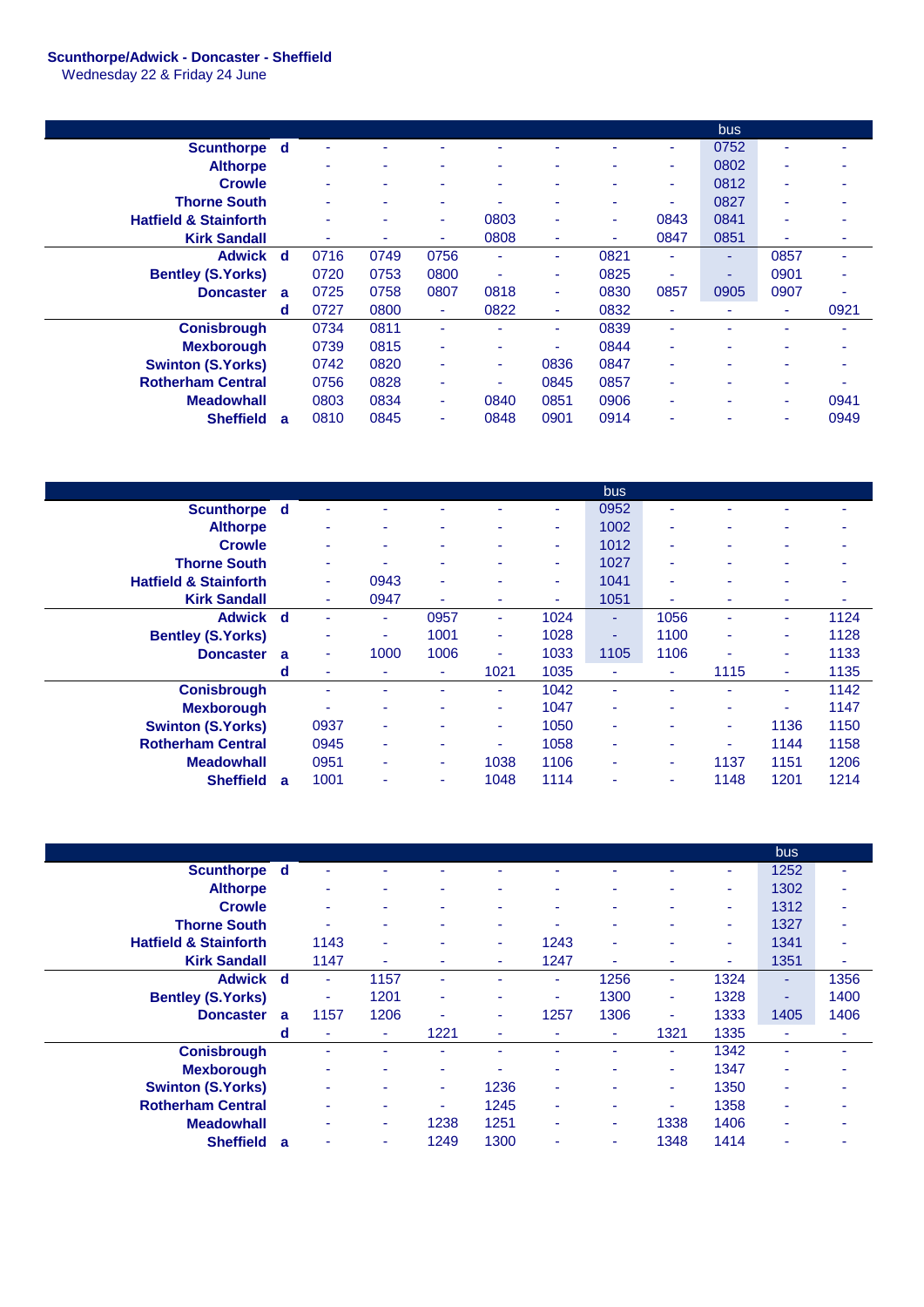|                                  |   |      |      |                          |                |      |      |      |      | <b>bus</b>               |      |
|----------------------------------|---|------|------|--------------------------|----------------|------|------|------|------|--------------------------|------|
| Scunthorpe d                     |   |      |      |                          |                |      |      |      | ۰    | 1452                     |      |
| <b>Althorpe</b>                  |   | -    | ۰    | ٠                        | ۰              | ۰    | ٠    | ٠    | ۰.   | 1502                     | ۰    |
| <b>Crowle</b>                    |   | ۰    | ۰    | ٠                        | ۰              | ٠    | ٠    | ۰    | ٠    | 1512                     | ۰    |
| <b>Thorne South</b>              |   |      | ۰    | $\overline{\phantom{a}}$ | ۰              | ۰    | ۰    | ٠    | ۰.   | 1527                     |      |
| <b>Hatfield &amp; Stainforth</b> |   |      | ۰    | ٠                        | 1444           | ٠    | ۰    | ٠    | 1543 | 1541                     |      |
| <b>Kirk Sandall</b>              |   |      | ۰    | ٠                        | 1448           | ٠    | ٠    | ۰    | 1547 | 1551                     |      |
| Adwick d                         |   |      | ٠    | 1424                     | ٠              | 1456 | ۰    |      |      | ۰                        | 1556 |
| <b>Bentley (S.Yorks)</b>         |   | -    | ۰.   | 1428                     | $\blacksquare$ | 1500 | ٠    | ٠    | -    | $\overline{\phantom{a}}$ | 1600 |
| <b>Doncaster</b>                 | a |      | ٠    | 1433                     | 1457           | 1506 | ٠    | ٠    | 1558 | 1605                     | 1606 |
|                                  | d | 1421 | ٠    | 1435                     | ٠              | ٠    | 1521 | ۰    | ٠    |                          |      |
| <b>Conisbrough</b>               |   |      | ٠    | 1442                     | ۰              | ٠    |      |      |      |                          |      |
| <b>Mexborough</b>                |   | ۰    | ۰    | 1447                     | ٠              | ٠    | ۰    |      |      |                          |      |
| <b>Swinton (S.Yorks)</b>         |   | ٠    | 1436 | 1450                     | ٠              | ٠    | ٠    | 1536 | ٠    | ٠                        |      |
| <b>Rotherham Central</b>         |   | ٠    | 1444 | 1458                     | ٠              | ٠    | ۰    | 1545 | ٠    | ٠                        |      |
| <b>Meadowhall</b>                |   | 1438 | 1452 | 1506                     | ٠              | ۰    | 1538 | 1551 | ٠    | ۰                        |      |
| <b>Sheffield</b>                 | a | 1448 | 1501 | 1514                     | ۰              | ۰    | 1548 | 1601 | ۰    |                          |      |

|                                  |   |        |      |      |      |                |      |      | bus  |                          |      |
|----------------------------------|---|--------|------|------|------|----------------|------|------|------|--------------------------|------|
| Scunthorpe d                     |   |        |      |      |      | ٠              | ۰    | ۰    | 1652 | ۰                        | ۰    |
| <b>Althorpe</b>                  |   |        | ٠    |      | ٠    | $\blacksquare$ | ۰    | ۰    | 1702 | ۰                        |      |
| <b>Crowle</b>                    |   |        | ۰    |      | ٠    | ٠              | ۰    | ٠    | 1712 | ٠                        |      |
| <b>Thorne South</b>              |   |        | ۰    |      | ٠    | ٠              | ۰    | ٠    | 1727 | ٠                        |      |
| <b>Hatfield &amp; Stainforth</b> |   |        |      |      | ٠    | ٠              | ٠    | 1743 | 1741 |                          |      |
| <b>Kirk Sandall</b>              |   | ٠      | ٠    |      | ٠    | ٠              | ٠    | 1748 | 1751 | $\overline{\phantom{a}}$ | ۰    |
| Adwick d                         |   | ۰      | 1624 | 1655 | ٠    | ٠              | 1724 | ۰    | ۰.   | 1756                     | ۰    |
| <b>Bentley (S.Yorks)</b>         |   | ۰      | 1628 | 1659 | ۰    | ٠              | 1728 | ٠    |      | 1800                     |      |
| <b>Doncaster</b>                 | a | ۰      | 1633 | 1705 | ۰    | ۰              | 1733 | 1757 | 1805 | 1807                     | ۰    |
|                                  | d | 1621   | 1635 | ۰    | 1720 | ٠              | 1735 | ۰    |      | $\overline{\phantom{a}}$ | 1822 |
| <b>Conisbrough</b>               |   | $\sim$ | 1642 | ٠    | ۰    | ٠              | 1743 | ٠    |      |                          | ۰    |
| <b>Mexborough</b>                |   | ۰      | 1647 | ٠    | ۰    | ٠              | 1748 | ۰    |      |                          |      |
| <b>Swinton (S.Yorks)</b>         |   | ٠      | 1650 |      | ۰    | 1735           | 1751 | ۰    |      |                          |      |
| <b>Rotherham Central</b>         |   | ۰      | 1658 | ٠    | ۰    | 1746           | 1758 | ۰    |      | $\overline{\phantom{a}}$ |      |
| <b>Meadowhall</b>                |   | 1638   | 1706 | ٠    | 1737 | 1751           | 1806 | ٠    |      | ۰                        | 1840 |
| <b>Sheffield</b>                 | a | 1648   | 1714 | ٠    | 1748 | 1801           | 1814 | ٠    |      |                          | 1848 |

|                                  |          |      |      |                          |      |      |                          | bus  |      |                          |      |
|----------------------------------|----------|------|------|--------------------------|------|------|--------------------------|------|------|--------------------------|------|
| Scunthorpe d                     |          |      |      |                          |      | ۰    | ٠                        | 1852 |      |                          | ۰    |
| <b>Althorpe</b>                  |          | ۰    | ۰    | $\overline{\phantom{a}}$ | ٠    | ۰    | ٠                        | 1902 | ۰    | $\overline{\phantom{a}}$ |      |
| <b>Crowle</b>                    |          |      | ۰    |                          | ۰    | ۰    | ۰                        | 1912 | ۰    | ۰                        |      |
| <b>Thorne South</b>              |          | ٠    | ۰    | ٠                        | ٠    | ۰    | $\overline{\phantom{a}}$ | 1927 | ٠    | $\overline{\phantom{a}}$ | ۰    |
| <b>Hatfield &amp; Stainforth</b> |          | ٠    | 1834 | ٠                        |      | ۰    | $\overline{\phantom{a}}$ | 1941 |      |                          |      |
| <b>Kirk Sandall</b>              |          | ٠    | 1839 | ٠                        | ۰    | ۰    | ۰                        | 1951 |      | $\overline{\phantom{a}}$ |      |
| Adwick d                         |          |      | ٠    | 1858                     | ٠    | ٠    | 1924                     | ٠    | 1956 | $\overline{\phantom{a}}$ | ٠    |
| <b>Bentley (S.Yorks)</b>         |          |      | ۰    | 1902                     | ٠    | ۰    | 1928                     | ۰    | 2000 | $\overline{\phantom{a}}$ |      |
| <b>Doncaster</b>                 | <b>a</b> | ٠    | 1848 | 1907                     |      | ۰    | 1933                     | 2005 | 2007 |                          |      |
|                                  | d        |      | ۰    | ٠                        | 1920 | ٠    | 1935                     | ٠    | ۰    | 2023                     | ۰    |
| <b>Conisbrough</b>               |          |      |      | ۰                        |      | ٠    | 1943                     | ۰    |      | ۰                        | ٠    |
| <b>Mexborough</b>                |          |      | ۰    | ۰                        | ٠    | ٠    | 1947                     | ۰    |      | ٠                        |      |
| <b>Swinton (S.Yorks)</b>         |          | 1836 | ۰    |                          | ٠    | 1936 | 1950                     | ۰    |      | $\overline{\phantom{a}}$ | 2036 |
| <b>Rotherham Central</b>         |          | 1845 | ۰    | ٠                        | ٠    | 1945 | 1958                     | ۰    |      | $\overline{\phantom{a}}$ | 2045 |
| <b>Meadowhall</b>                |          | 1851 | ۰    | ٠                        | 1941 | 1951 | 2006                     | ۰    | ۰    | 2040                     | 2054 |
| <b>Sheffield</b>                 | a        | 1901 | ۰    | ٠                        | 1949 | 2001 | 2014                     | ۰    | ۰    | 2049                     | 2104 |